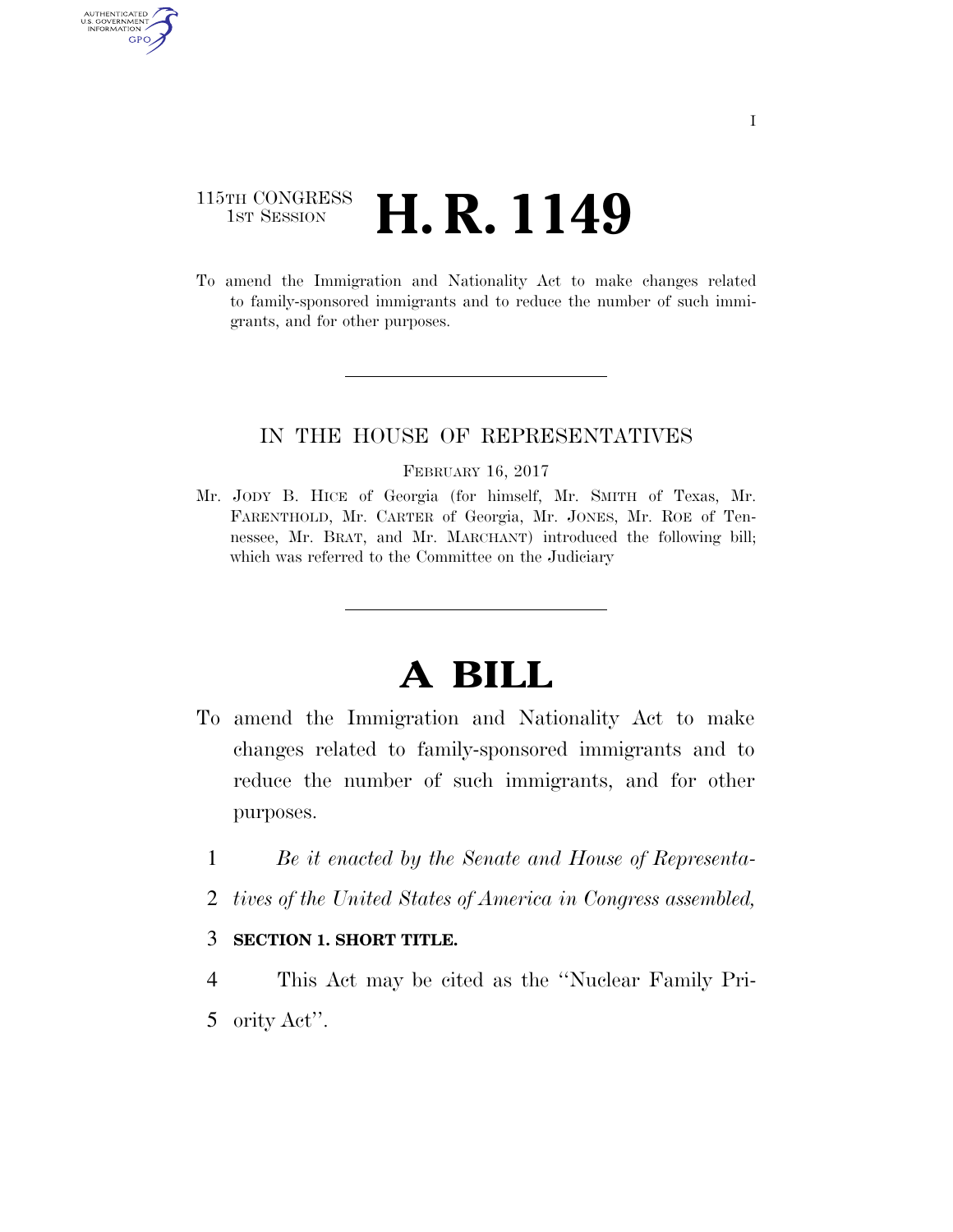$\mathfrak{D}$ 

#### **SEC. 2. IMMEDIATE RELATIVE DEFINITION.**

2 Section  $201(b)(2)(A)(i)$  of the Immigration and Na-3 tionality Act (8 U.S.C.  $1151(b)(2)(A)(i)$ ) is amended—

 (1) by striking ''children, spouses, and parents'' and inserting ''children and spouses''; and

 (2) by striking ''States, except that'' and all that follows through ''of age.'' and inserting ''States.''.

### **SEC. 3. CHANGE IN FAMILY-SPONSORED IMMIGRANT CAT-EGORIES.**

 Section 203(a) of the Immigration and Nationality 12 Act  $(8 \text{ U.S.C. } 1153(a))$  is amended to read as follows:

13 "(a) PREFERENCE ALLOCATION FOR SPOUSES AND CHILDREN OF PERMANENT RESIDENT ALIENS.—Quali- fied immigrants who are the spouses or children of an alien lawfully admitted for permanent residence shall be allotted visas in a number not to exceed the worldwide level specified in section 201(c).''.

## **SEC. 4. CHANGE IN WORLDWIDE LEVEL OF FAMILY-SPON-SORED IMMIGRANTS.**

 Section 201(c) of the Immigration and Nationality Act (8 U.S.C. 1151(c)) is amended—

 (1) by amending paragraph (1) to read as follows:  $\frac{1}{2}$  The worldwide level of family-sponsored immigrants under this subsection for a fiscal year is equal to—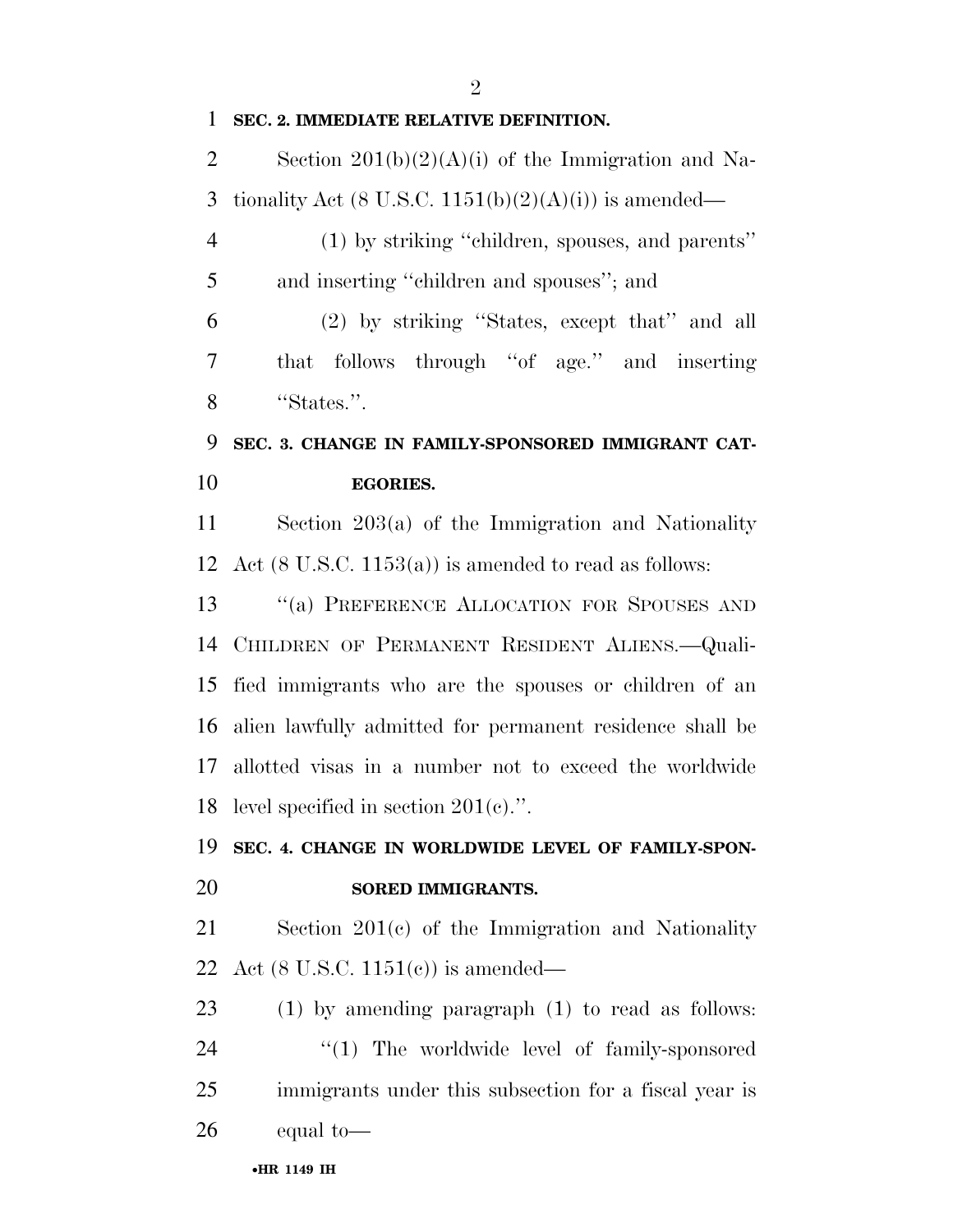| $\mathbf{1}$   | $\lq($ A) 88,000; minus                                  |
|----------------|----------------------------------------------------------|
| $\overline{2}$ | $\lq\lq (B)$ the number computed under para-             |
| 3              | graph $(2)$ .";                                          |
| $\overline{4}$ | $(2)$ by striking paragraphs $(2)$ , $(3)$ , and $(5)$ ; |
| 5              | and                                                      |
| 6              | (3) by redesignating paragraph (4) as para-              |
| 7              | $graph(2)$ .                                             |
| 8              | SEC. 5. CONFORMING AMENDMENTS.                           |
| 9              | (a) NUMERICAL LIMITATION TO ANY SINGLE FOR-              |
| 10             | EIGN STATE.—Section 202 of the Immigration and Na-       |
| 11             | tionality Act $(8 \text{ U.S.C. } 1152)$ is amended—     |
| 12             | $(1)$ in subsection $(a)(4)$ —                           |
| 13             | $(A)$ by amending subparagraphs $(A)$ and                |
| 14             | (B) to read as follows:                                  |
| 15             | "(A) $75$ PERCENT OF FAMILY-SPONSORED                    |
| 16             | IMMIGRANTS NOT SUBJECT TO PER COUNTRY                    |
| 17             | LIMITATION.—Of the visa numbers made avail-              |
| 18             | able under section $203(a)$ in any fiscal year, 75       |
| 19             | percent shall be issued without regard to the            |
| 20             | numerical limitation under paragraph (2).                |
| 21             | "(B) TREATMENT OF REMAINING 25 PER-                      |
| 22             | <b>CENT</b><br>FOR<br>COUNTRIES SUBJECT<br>TO<br>SUB-    |
| 23             | $SECTION (e)$ .                                          |
| 24             | "(i) IN GENERAL.—Of the visa num-                        |
| 25             | bers made available under section $203(a)$               |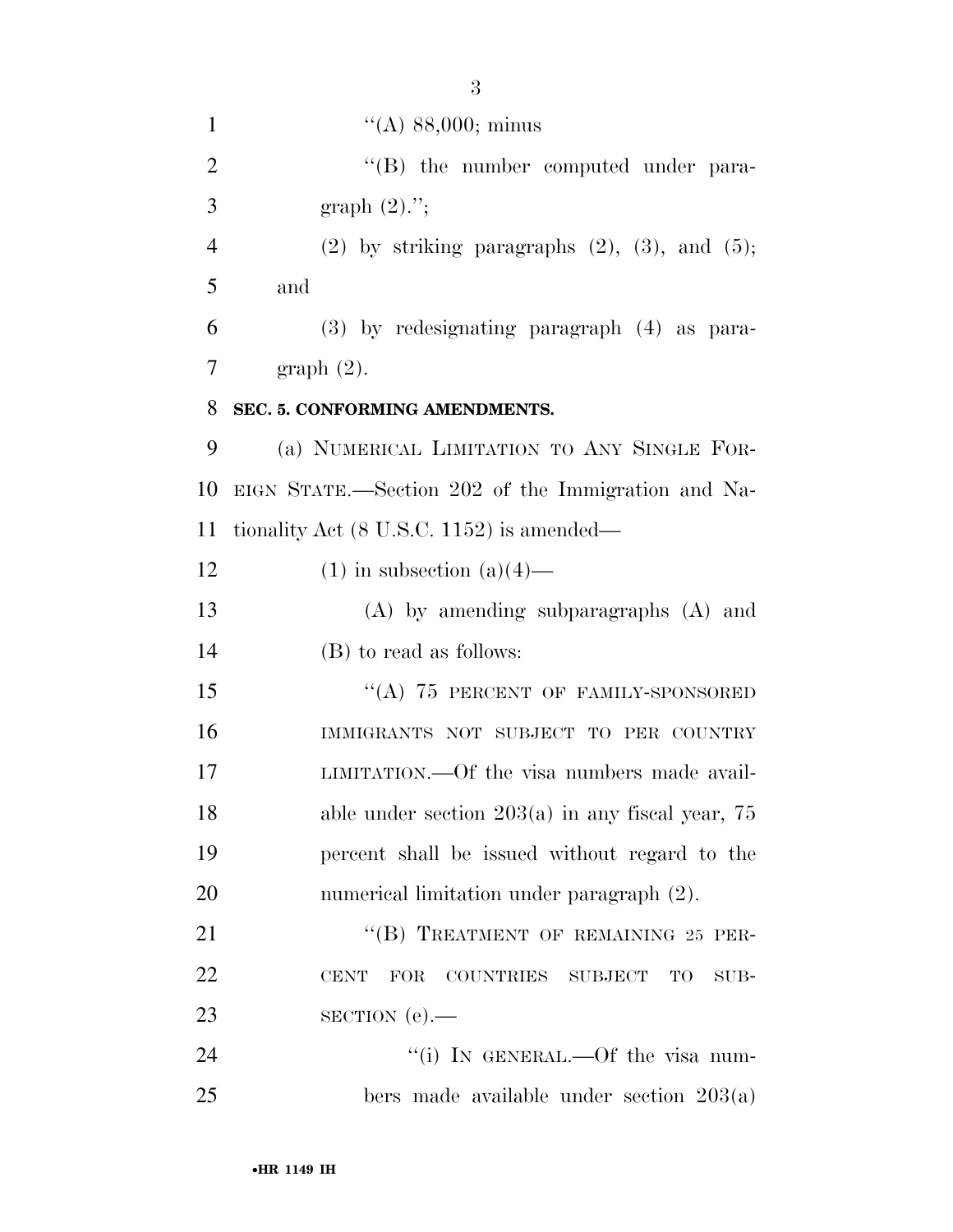| $\mathbf{1}$   | in any fiscal year, the remaining 25 per-       |
|----------------|-------------------------------------------------|
| $\overline{2}$ | cent shall be available, in the case of a for-  |
| 3              | eign state or dependent area that is sub-       |
| $\overline{4}$ | ject to subsection (e) only to the extent       |
| 5              | that the total number of visas issued in ac-    |
| 6              | cordance with subsection $(A)$ to natives of    |
| 7              | the foreign state or dependent area is less     |
| 8              | than the subsection (e) ceiling (as defined     |
| 9              | in clause (ii).                                 |
| 10             | "(ii) SUBSECTION (e) CEILING DE-                |
| 11             | FINED.—In clause (i), the term 'subsection      |
| 12             | (e) ceiling' means, for a foreign state or      |
| 13             | dependent area, 77 percent of the max-          |
| 14             | imum number of visas that may be made           |
| 15             | available under section $203(a)$ to immi-       |
| 16             | grants who are natives of the state or area     |
| 17             | consistent with subsection (e)."; and           |
| 18             | (B) by striking subparagraphs (C) and           |
| 19             | $(D)$ ; and                                     |
| 20             | $(2)$ in subsection $(e)$ —                     |
| 21             | (A) in paragraph $(1)$ , by adding "and" at     |
| 22             | the end;                                        |
| 23             | $(B)$ by striking paragraph $(2)$ and redesig-  |
| 24             | nating paragraph $(3)$ as paragraph $(2)$ ; and |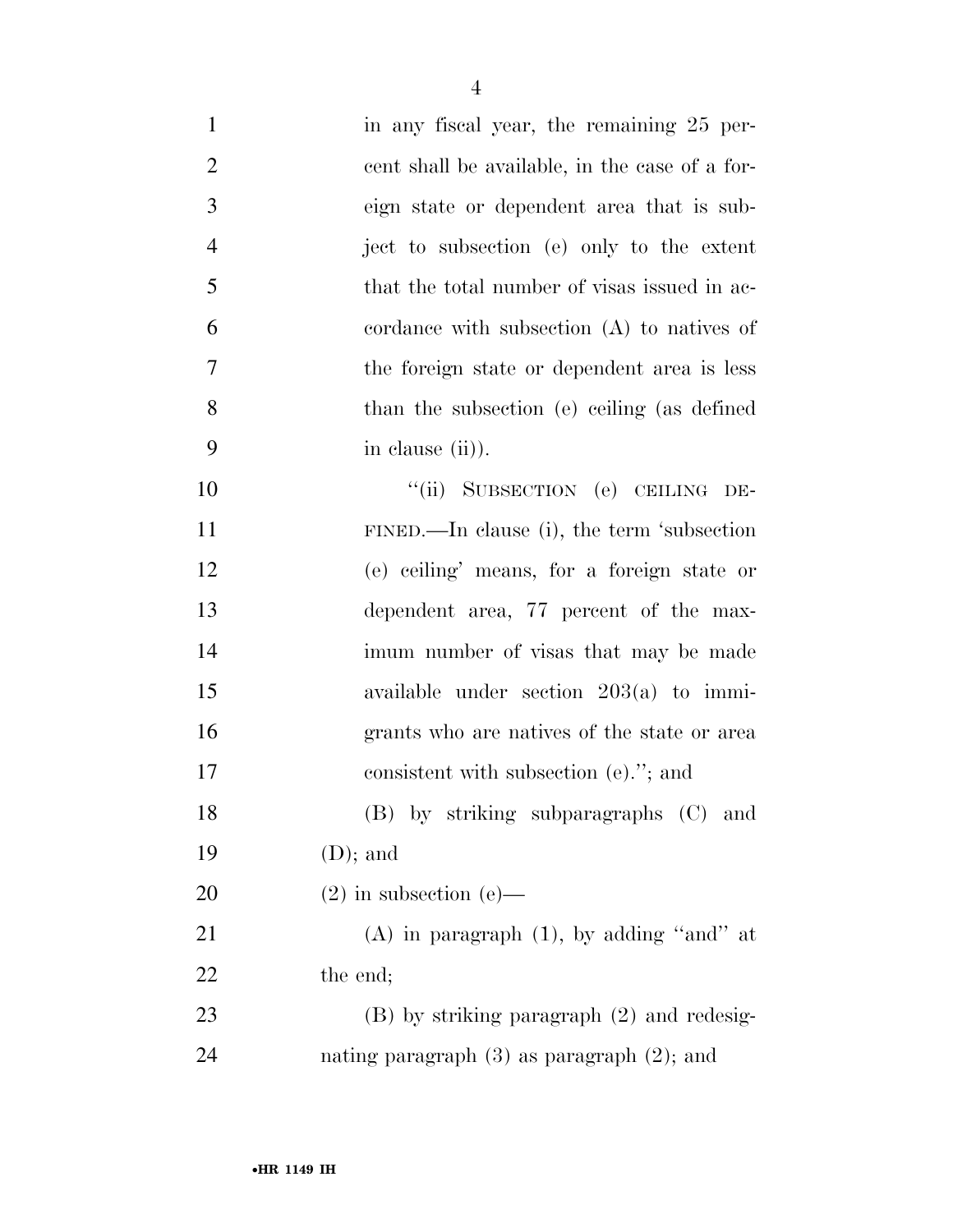(C) in the final sentence, by striking ''re- spectively,'' and all that follows through the pe- riod at the end and inserting ''respectively.''. (b) RULES FOR DETERMINING WHETHER CERTAIN ALIENS ARE CHILDREN.—Section 203(h) of the Immigra- tion and Nationality Act (8 U.S.C. 1153(h)) is amended 7 by striking " $(a)(2)(A)$ " each place such term appears and 8 inserting  $((a))$ . (c) PROCEDURE FOR GRANTING IMMIGRANT STA- TUS.—Section 204 of the Immigration and Nationality Act (8 U.S.C. 1154) is amended— 12 (1) in subsection  $(a)(1)$ — 13 (A) in subparagraph  $(A)(i)$ , by striking "to classification by reason of a relationship de- scribed in paragraph (1), (3), or (4) of section  $203(a)$  or";

17 (B) in subparagraph (B), by striking 18 '' $203(a)(2)(A)$ " and '' $203(a)(2)$ " each place 19 such terms appear and inserting  $"203(a)"$ ; and 20 (C) in subparagraph  $(D)(i)(I)$ , by striking 21 ''a petitioner for preference status under para-22 graph  $(1)$ ,  $(2)$ , or  $(3)$ " and all that follows 23 through the period at the end and inserting "an 24 individual under 21 years of age for purposes of 25 adjudicating such petition and for purposes of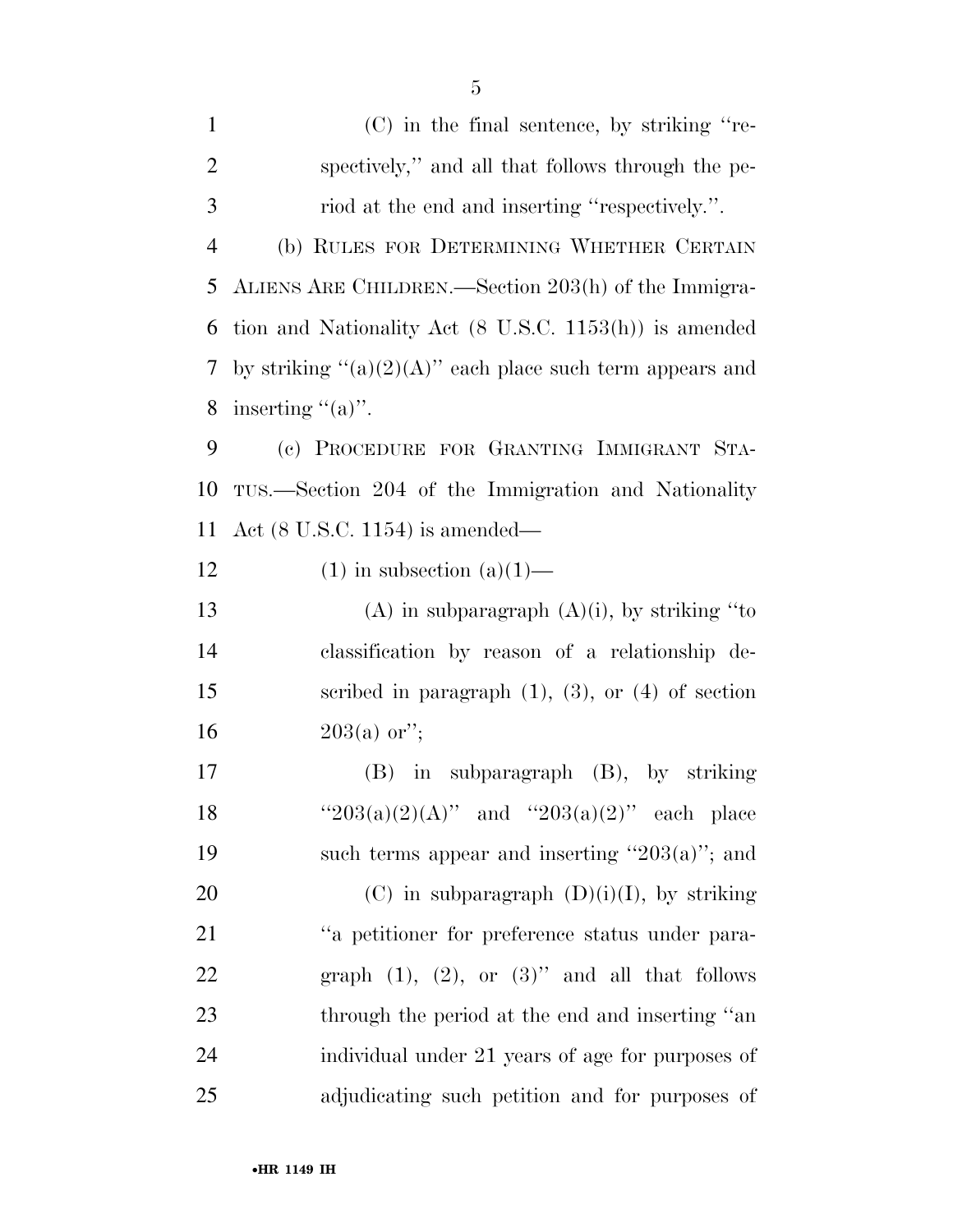| $\mathbf{1}$   | admission as an immediate relative under sec-                  |
|----------------|----------------------------------------------------------------|
| $\overline{2}$ | tion $201(b)(2)(A)(i)$ or a family-sponsored im-               |
| 3              | migrant under section $203(a)$ , as appropriate,               |
| $\overline{4}$ | notwithstanding the actual age of the indi-                    |
| 5              | vidual.";                                                      |
| 6              | (2) in subsection (f)(1), by striking "201(b),                 |
| $\overline{7}$ | $203(a)(1)$ , or $203(a)(3)$ , as appropriate." and insert-    |
| 8              | ing "201(b)."; and                                             |
| 9              | $(3)$ by striking subsection $(k)$ .                           |
| 10             | (d)<br>WAIVERS OF INADMISSIBILITY.—Section                     |
| 11             | $212(d)(11)$ of the Immigration and Nationality Act (8)        |
|                | 12 U.S.C. $1182(d)(11)$ is amended by striking "(other than    |
| 13             | paragraph $(4)$ thereof)".                                     |
| 14             | (e) CONDITIONAL PERMANENT RESIDENT STATUS                      |
|                | 15 FOR CERTAIN ALIEN SPOUSES AND SONS AND DAUGH-               |
|                | 16 TERS.—Section $216(h)(1)(C)$ of the Immigration and Na-     |
| 17             | tionality Act (8 U.S.C. 1186a(h)(1)(C)) is amended by          |
|                | 18 striking "203(a)(2)" and inserting "203(a)".                |
| 19             | CLASSES OF DEPORTABLE ALIENS.-Section<br>(f)                   |
| 20             | $237(a)(1)(E)(ii)$ of the Immigration and Nationality Act      |
| 21             | $(8 \text{ U.S.C. } 1227(a)(1)(E)(ii))$ is amended by striking |
|                | 22 "203(a)(2)" and inserting "203(a)".                         |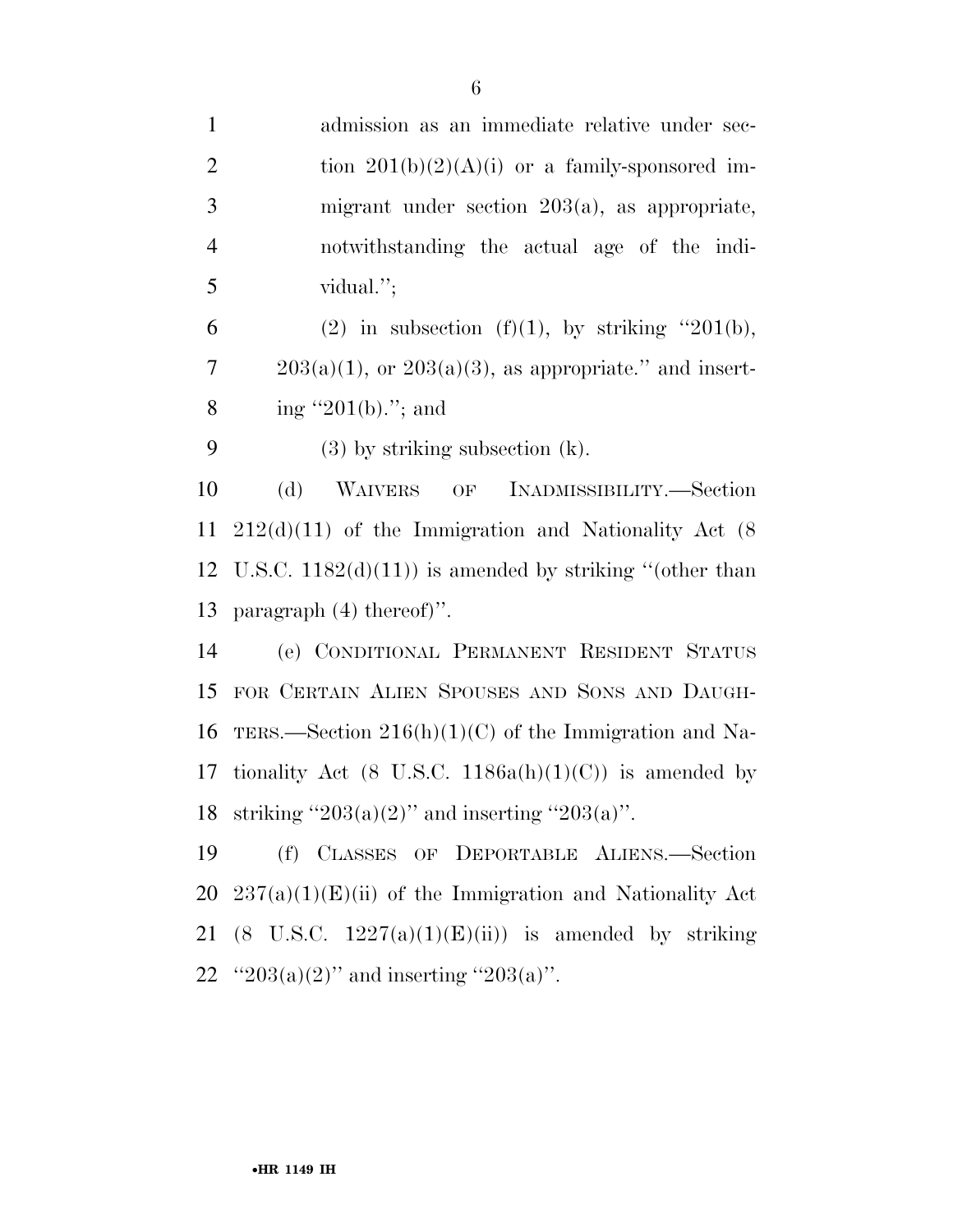| 1              | SEC. 6. NONIMMIGRANT STATUS FOR ALIEN PARENT OF                  |
|----------------|------------------------------------------------------------------|
| $\overline{2}$ | ADULT UNITED STATES CITIZENS.                                    |
| 3              | (a) IN GENERAL.—Section $101(a)(15)$ of the Immi-                |
| 4              | gration and Nationality Act $(8 \text{ U.S.C. } 1101(a)(15))$ is |
| 5              | amended—                                                         |
| 6              | $(1)$ in subparagraph $(U)$ , by striking "or" at                |
| 7              | the end;                                                         |
| 8              | $(2)$ in subparagraph $(V)$ , by striking the period             |
| 9              | at the end and inserting "or"; and                               |
| 10             | (3) by adding at the end the following:                          |
| 11             | "(W) Subject to section $214(s)$ , an alien who is               |
| 12             | a parent of a citizen of the United States, if the cit-          |
| 13             | izen is at least 21 years of age.".                              |
| 14             | (b) CONDITIONS ON ADMISSION.—Section 214 of the                  |
| 15             | Immigration and Nationality Act (8 U.S.C. 1184) is               |
| 16             | amended by adding at the end the following:                      |
| 17             | " $(s)(1)$ The initial period of authorized admission for        |
|                | 18 a nonimmigrant described in section $101(a)(15)(W)$ shall     |
| 19             | be 5 years. Such period may be extended by the Secretary         |
| 20             | of Homeland Security so long as the United States citizen        |
| 21             | son or daughter of the nonimmigrant is residing in the           |
| 22             | United States.                                                   |
| 23             | $(2)$ A nonimmigrant described in<br>section                     |
| 24             | $101(a)(15)(W)$ is not authorized to be employed in the          |
| 25             | United States and is not eligible, notwithstanding any           |
| 26             | other provision of law, for any Federal, State, or local pub-    |
|                | •HR 1149 IH                                                      |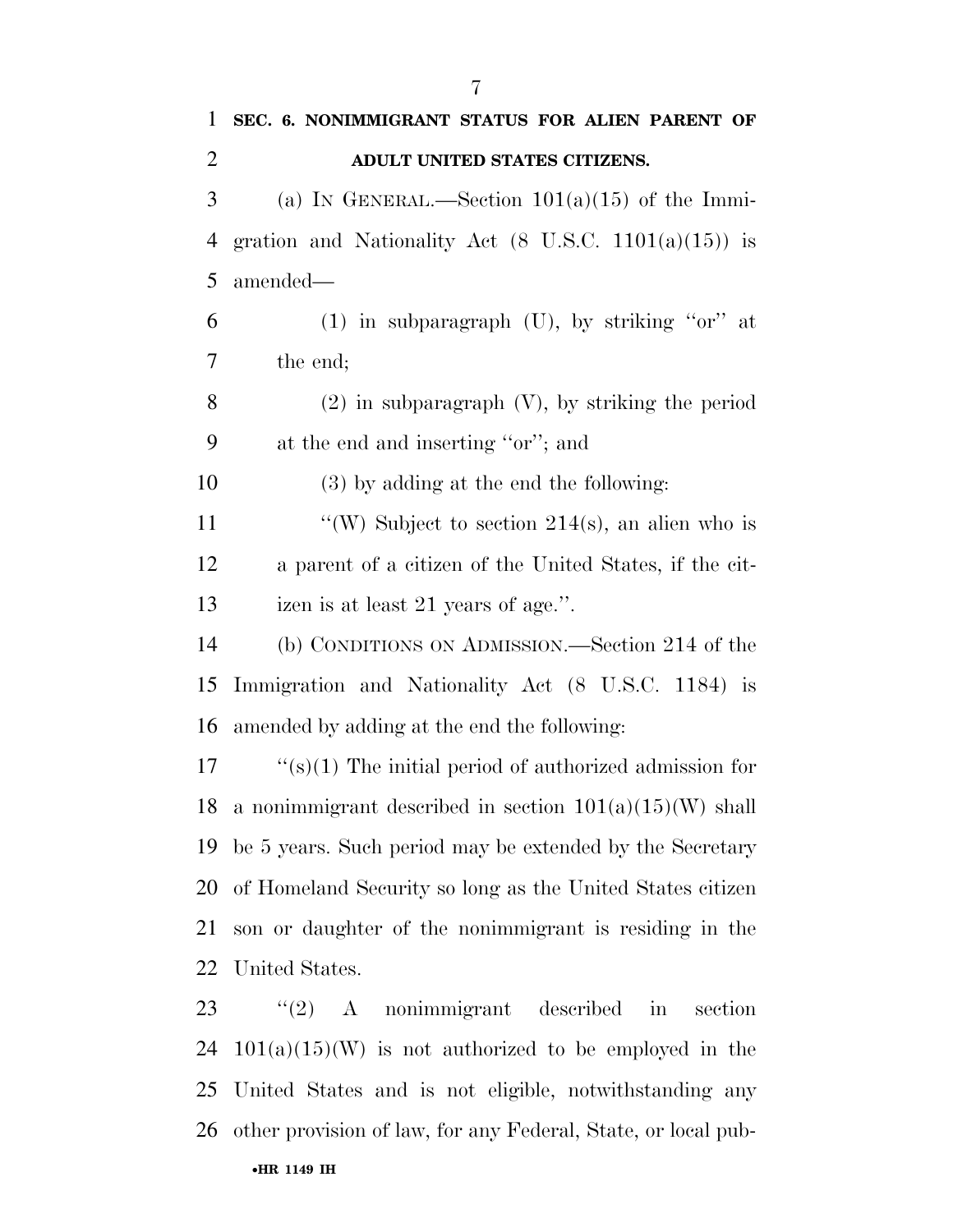lic benefit. In the case of such a nonimmigrant, the United States citizen son or daughter shall be responsible for the support of the nonimmigrant, regardless of the resources of the nonimmigrant.

 ''(3) An alien is ineligible to receive a visa and ineli- gible to be admitted into the United States as a non-7 immigrant described in section  $101(a)(15)(W)$  unless the alien provides satisfactory proof that the United States citizen son or daughter has arranged for the provision to the alien, at no cost to the alien, of health insurance cov- erage applicable during the period of the alien's presence in the United States.''.

#### **SEC. 7. EFFECTIVE DATE; APPLICABILITY.**

 The amendments made by this Act shall take effect on the first day of the second fiscal year that begins after the date of the enactment of this Act, except that the fol-lowing shall be considered invalid:

 (1) Any petition under section 204 of the Immi- gration and Nationality Act (8 U.S.C. 1154) seeking classification of an alien under a family-sponsored immigrant category eliminated by the amendments made by this Act that is filed after the date of the introduction of this Act.